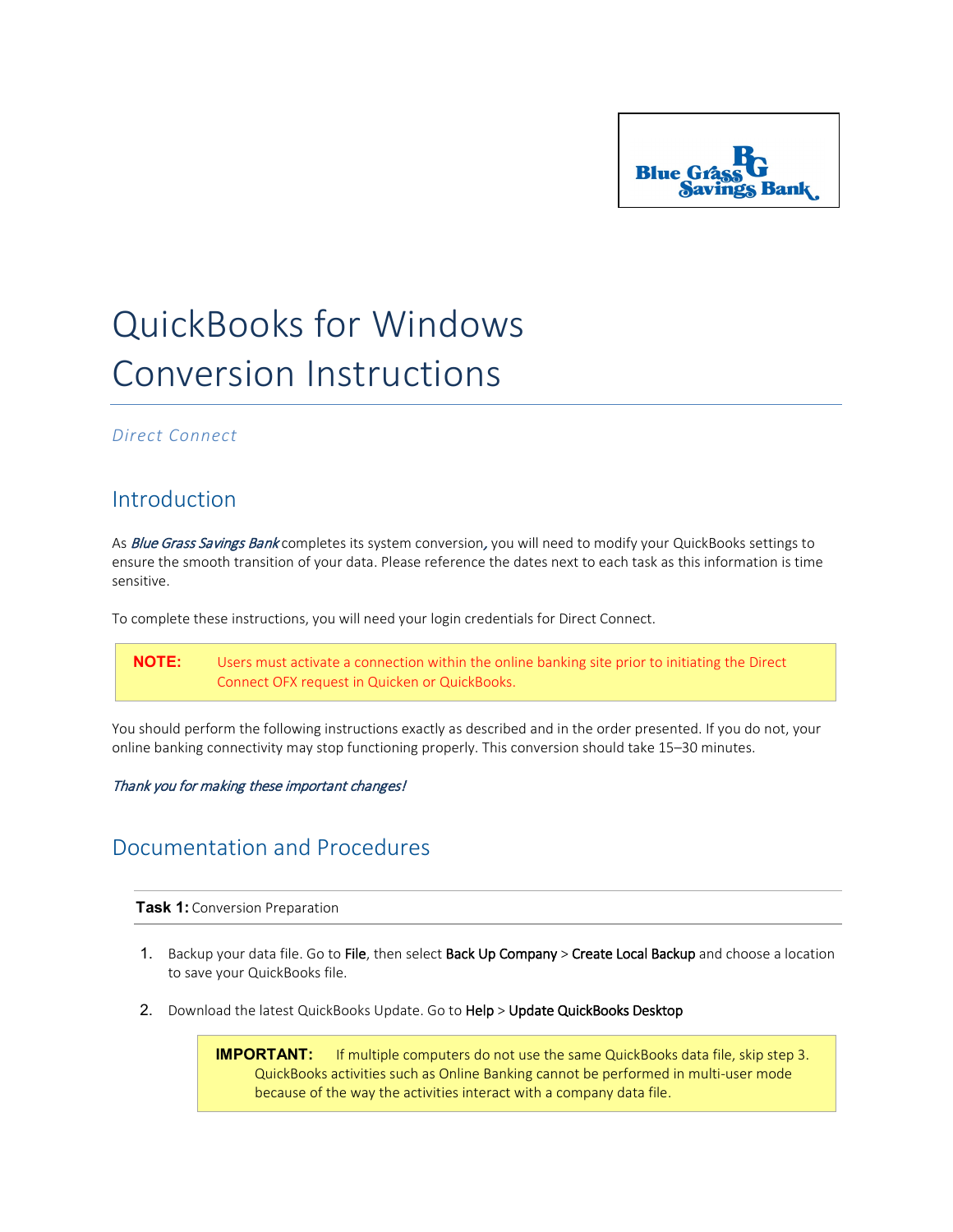3. Switch to Single-user mode if you are currently in Multi-user mode. Go to File> Switch to Single-user mode

**IMPORTANT:** If you are not using Classic Mode (Register Mode), enable it for the conversion. You can change it back after the conversion is complete.

4. Enable Classic Mode (Register Mode) if you are currently in Express Mode. Go to Edit > Preferences > Checking > Company Preferences > select Classic Mode

**Task 2:** Match Downloaded Transactions

If new transactions were received from your connection, accept all new transactions into the appropriate registers.

If you need assistance matching transactions, choose Help menu > QuickBooks Help. Search for Matching Transactions and follow the instructions.

**Task 3:** Disconnect Accounts in QuickBooks on or after 12/30/2019

- **NOTE:** All transactions must be matched or added to the register prior to deactivating your account(s).
- 1. Choose Lists menu > Chart of Accounts.
- 2. Select the account you want to deactivate.
- 3. Choose Edit menu > Edit Account.
- 4. Click on the Bank Feed Settings tab in the Edit Account window.
- 5. Select Deactivate All Online Services and click Save & Close.
- 6. Click OK for any dialog boxes that may appear with the deactivation.
- 7. Repeat steps for each account to be disconnected.

Task 4: Reconnect Accounts to *Blue Grass Savings Bank* on or after 12/30/2019

- 1. Choose Banking menu > Bank Feeds > Set Up Bank Feed for an Account.
- 2. Enter, then select *Blue Grass Savings Bank*. Click Next.
- 3. If prompted for connectivity type, select Direct Connect.
- 4. Link your bank accounts with the existing QuickBooks accounts and click Connect.